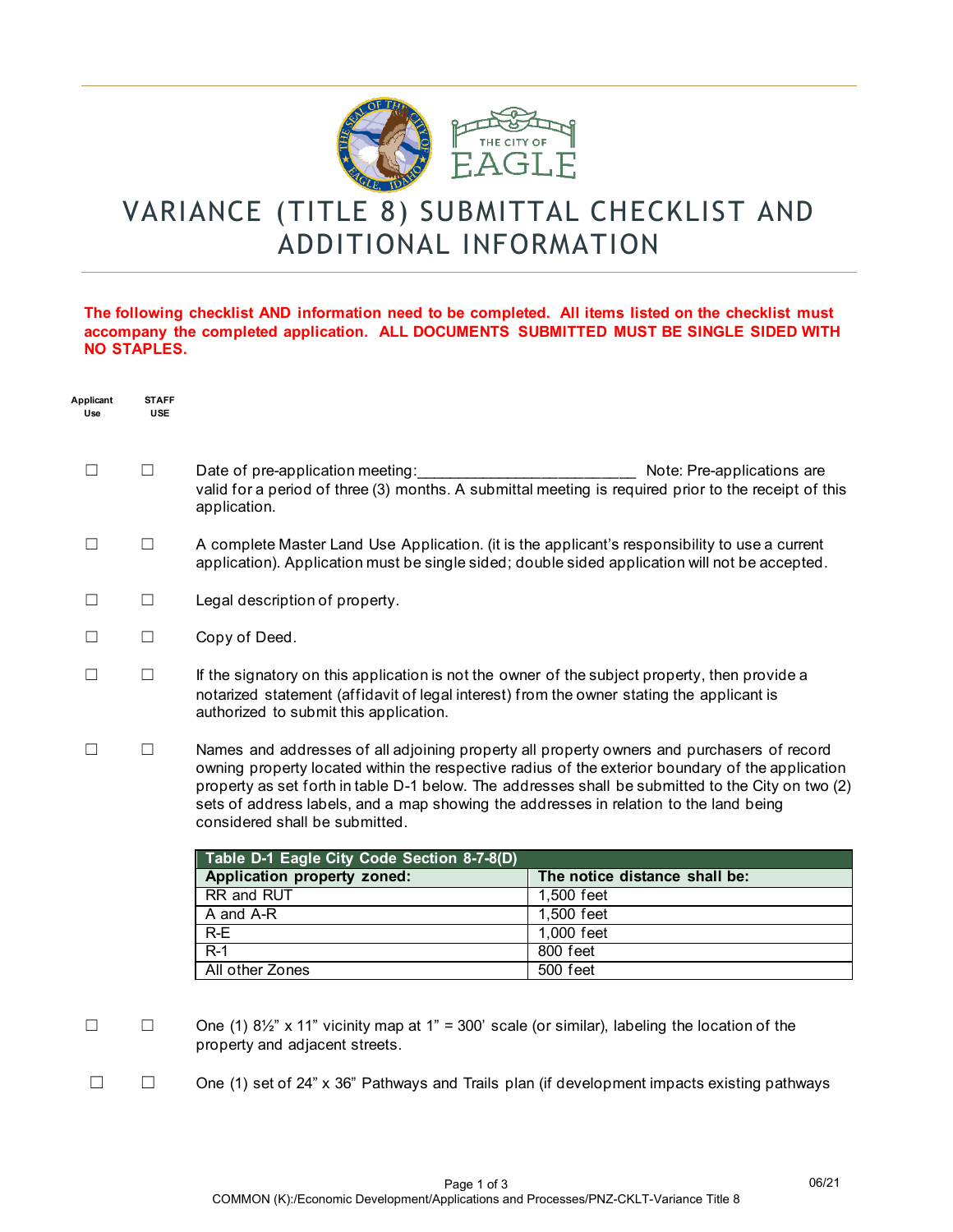|        |        | and trails, or if development would trigger improvements based on the City of Eagle adopted<br>Pathways and Trails Master Plan) showing the following:                                                                                                                             |  |
|--------|--------|------------------------------------------------------------------------------------------------------------------------------------------------------------------------------------------------------------------------------------------------------------------------------------|--|
|        |        | $\Box$<br>Pathway locations, type, and width.<br>$\Box$<br>Sidewalk locations, type, and width.<br>Location of existing easements for irrigation companies.<br>$\Box$<br>Indicate location of canal routes and specify which ones will be covered and<br>□<br>which will stay open |  |
| $\Box$ | $\Box$ | One (1) copy of any canal company license agreements (if applicable).                                                                                                                                                                                                              |  |
| $\Box$ | $\Box$ | One (1) copy of exclusive use easements of any kind that might impact pathways and/or<br>open space (if applicable)                                                                                                                                                                |  |
| $\Box$ | $\Box$ | A written statement describing the existing use and existing zone classification.                                                                                                                                                                                                  |  |
| $\Box$ | $\Box$ | A written statement of justification addressing the nature of and reason for the variance.<br>Include in the justification letter information demonstrating that the requested variance<br>conforms to the following standards:                                                    |  |
|        |        | $\Box$<br>That special conditions and circumstances exist which are peculiar to the land,<br>structure or building involved and which are not applicable to other lands, structures or<br>buildings in the same district;                                                          |  |
|        |        | That a literal interpretation of the provisions of this title would deprive the applicant of<br>$\Box$<br>rights commonly enjoyed by other properties in the same district under the terms of this<br>title;                                                                       |  |
|        |        | That special conditions and circumstances do not result from the actions of the<br>$\Box$<br>applicant; and                                                                                                                                                                        |  |
|        |        | That granting the variance requested will not confer on the applicant any special<br>$\Box$<br>privilege that is denied by this title to other lands, structures, or buildings in the same<br>district.                                                                            |  |
| $\Box$ | $\Box$ | Public hearing signs shall be posted on the land prior to the Planning and Zoning Commission<br>hearing and again prior to the City Council hearing in accordance with <b>Eagle City Code Section</b><br>$8 - 7 - 8$ (E).                                                          |  |
| $\Box$ | $\Box$ | A high-resolution digital copy of all plans and documents with each plan sheet saved as a<br>separate file.                                                                                                                                                                        |  |
| $\Box$ | $\Box$ | APPLICANT/REPRESENTATIVE MUST ATTEND THE CITY COUNCIL MEETING.                                                                                                                                                                                                                     |  |
| $\Box$ | $\Box$ | Payment of application fees. Please submit the <b>Planning and Zoning Application Fee</b><br>Calculation Request Form a minimum of two (2) working days prior to application submittal to<br>confirm required application fees.                                                    |  |

☐ ☐ Any additional information to aid in understanding the project.